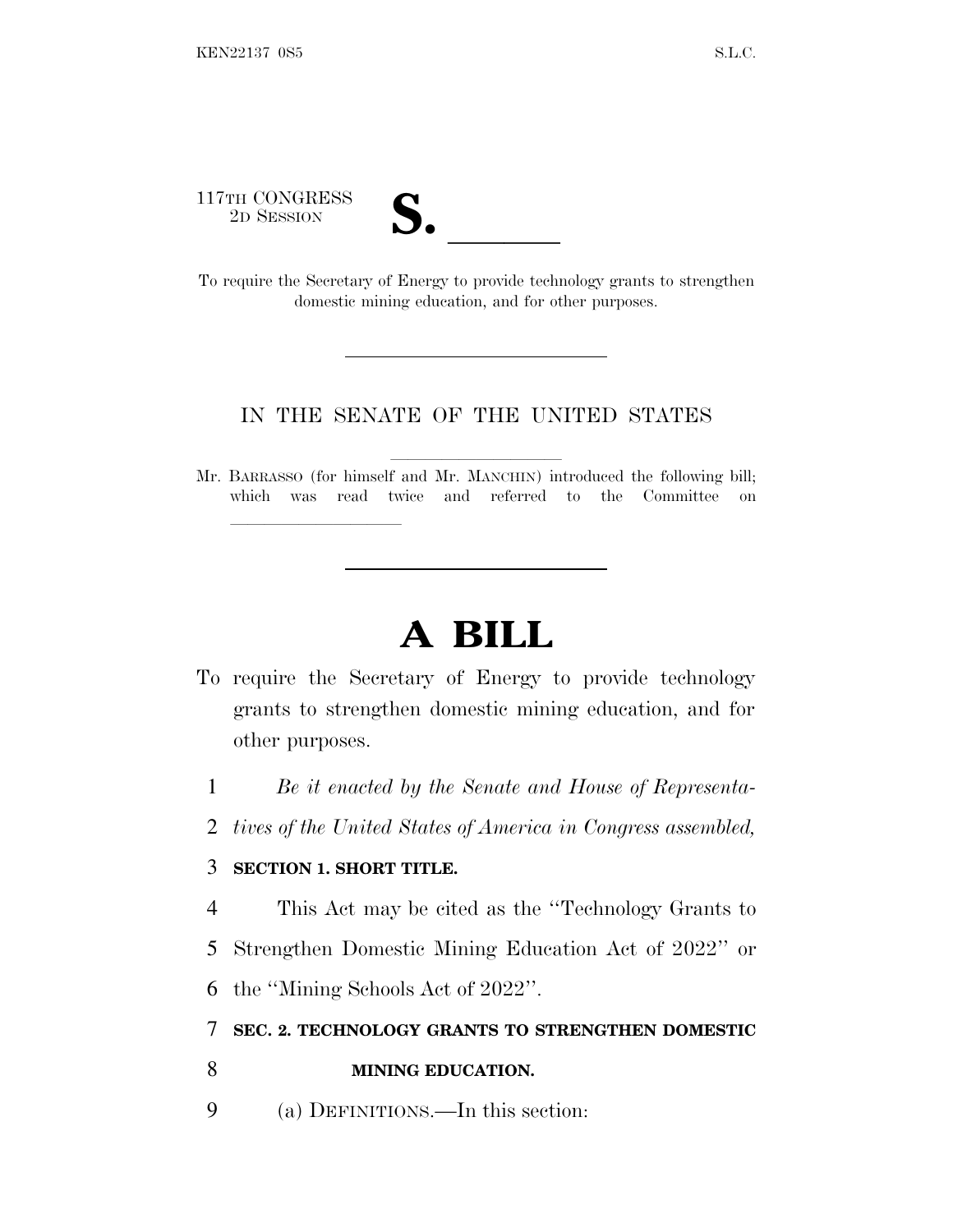| $\mathbf{1}$   | (1) BOARD.—The term "Board" means the                 |
|----------------|-------------------------------------------------------|
| $\overline{2}$ | Mining Professional Development Advisory Board        |
| 3              | established by subsection $(d)(1)$ .                  |
| $\overline{4}$ | (2) MINING INDUSTRY.—The term "mining in-             |
| 5              | dustry" means the mining industry of the United       |
| 6              | States, consisting of the search for, and extraction, |
| 7              | beneficiation, refining, smelting, and processing of, |
| 8              | naturally occurring metal and nonmetal minerals       |
| 9              | from the earth.                                       |
| 10             | (3) MINING PROFESSION.—The term "mining"              |
| 11             | profession" means the body of jobs directly relevant  |
| 12             | $to-$                                                 |
| 13             | (A) the exploration, planning, execution,             |
| 14             | and remediation of metal and nonmetal mining          |
| 15             | sites; and                                            |
| 16             | (B) the extraction, including the separa-             |
| 17             | tion, refining, alloying, smelting, concentration,    |
| 18             | and processing, of mineral ores.                      |
| 19             | MINING SCHOOL.—The term "mining"<br>(4)               |
| 20             | school" means—                                        |
| 21             | (A) a mining, metallurgical, geological, or           |
| 22             | mineral engineering program accredited by the         |
| 23             | Accreditation Board for Engineering and Tech-         |
| 24             | nology, Inc., that is located at an institution of    |
| 25             | higher education (as defined in section 101 of        |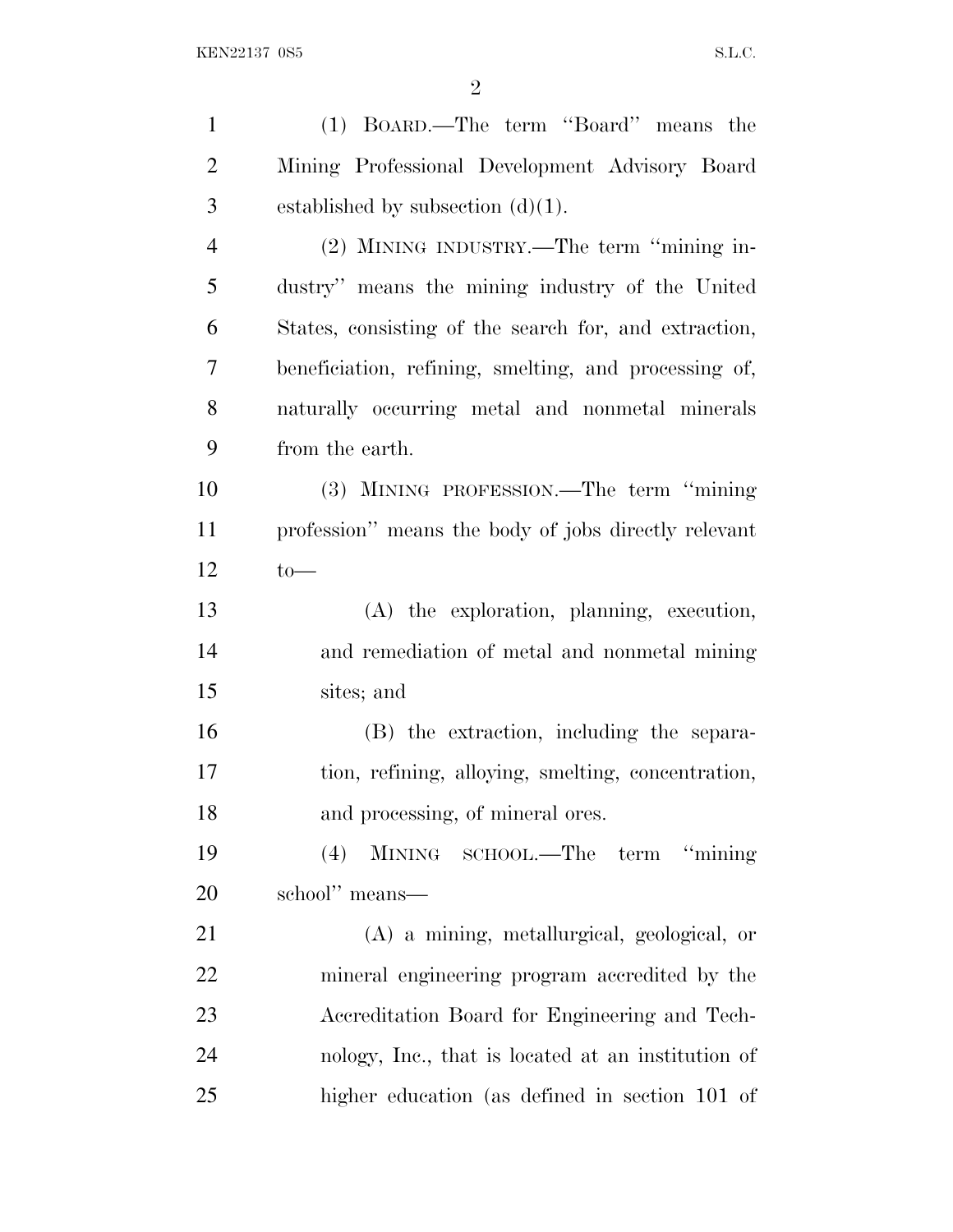| the Higher Education Act of 1965 (20 U.S.C. |
|---------------------------------------------|
| $(1001)$ ; and                              |
|                                             |

 (B) a geology or engineering program or department that is located at a 4-year public in- stitution of higher education (as so defined) lo- cated in a State the gross domestic product of which in 2020 was not less than  $\text{\$2,000,000,000}$  in the combined categories of ''Mining (except oil and gas)'' and ''Support ac- tivities for mining'', according to the Bureau of Economic Analysis.

 (5) SECRETARY.—The term ''Secretary'' means the Secretary of Energy.

 (b) DOMESTIC MINING EDUCATION STRENGTHENING PROGRAM.—The Secretary shall establish a program to strengthen domestic mining education under which the Secretary shall award competitive grants to mining schools for the purpose of recruiting and educating the next gen- eration of mining engineers and other qualified profes- sionals to meet the future energy and mineral needs of the United States.

(c) GRANTS.—

 (1) IN GENERAL.—In carrying out the grant program established under subsection (b), the Sec-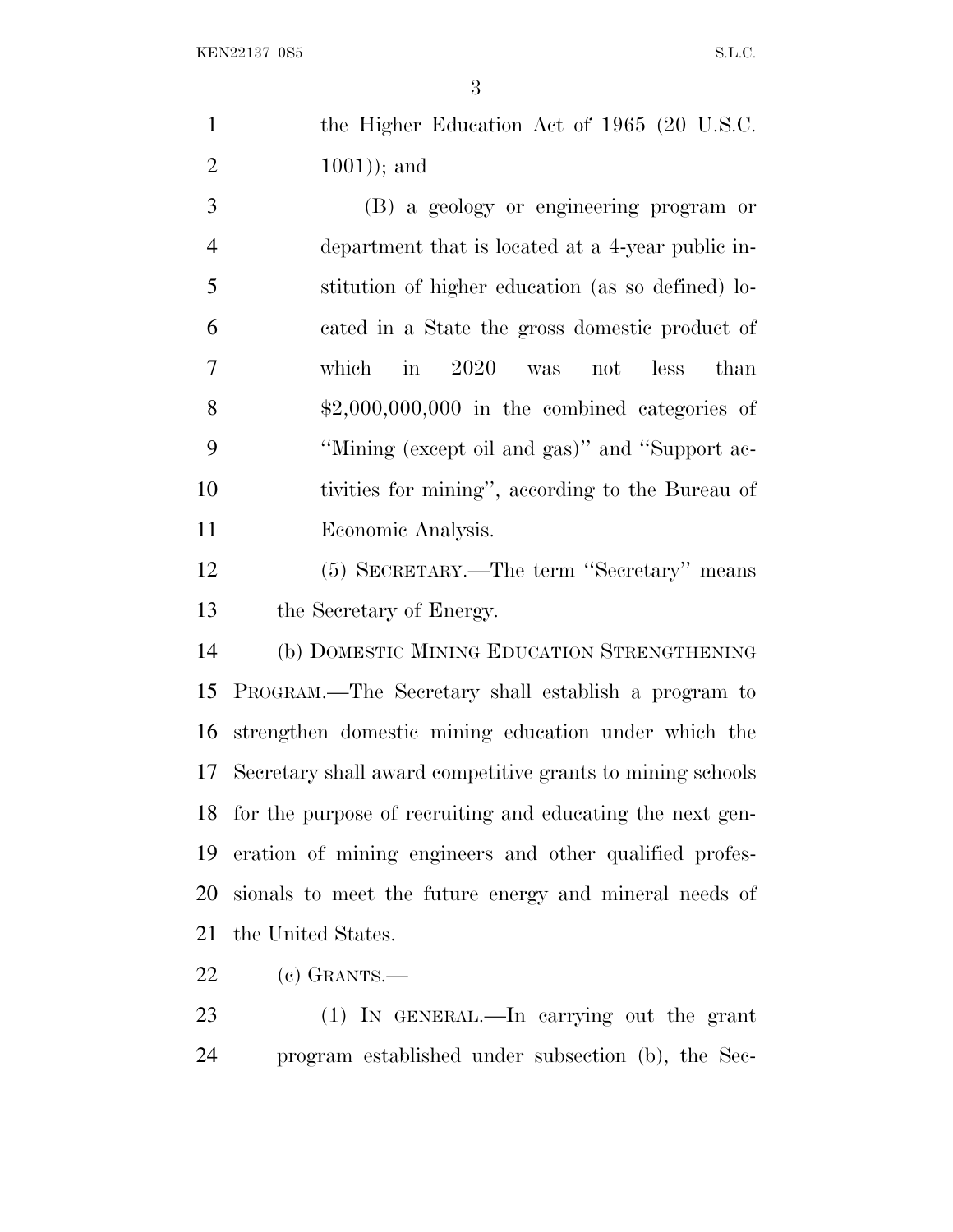| $\mathbf{1}$   | retary shall award not more than 10 grants each      |
|----------------|------------------------------------------------------|
| $\overline{2}$ | year to mining schools.                              |
| 3              | (2) SELECTION REQUIREMENTS.-                         |
| $\overline{4}$ | $(A)$ IN GENERAL.—To the maximum ex-                 |
| 5              | tent practicable, the Secretary shall select re-     |
| 6              | cipients for grants under paragraph (1) to en-       |
| 7              | sure geographic diversity among grant recipi-        |
| 8              | ents to ensure that region-specific specialties      |
| 9              | are developed for region-specific geology.           |
| 10             | $(B)$ TIMELINE.—                                     |
| 11             | (i) IN GENERAL.—The Secretary shall                  |
| 12             | award the first grants under paragraph (1)           |
| 13             | by not later than 1 year after the date of           |
| 14             | enactment of this Act.                               |
| 15             | (ii) SUBSEQUENT GRANTS.-Each                         |
| 16             | year following the first year in which               |
| 17             | grants are awarded pursuant to clause (i),           |
| 18             | Secretary shall award subsequent<br>the              |
| 19             | grants by not later than 1 year after the            |
| 20             | date on which the grants were awarded the            |
| 21             | previous year.                                       |
| 22             | (3)<br>RECOMMENDATIONS OF THE BOARD.-In              |
| 23             | selecting recipients for grants under paragraph (1)  |
| 24             | and determining the amount of each grant, the Sec-   |
| 25             | retary shall take into consideration the recommenda- |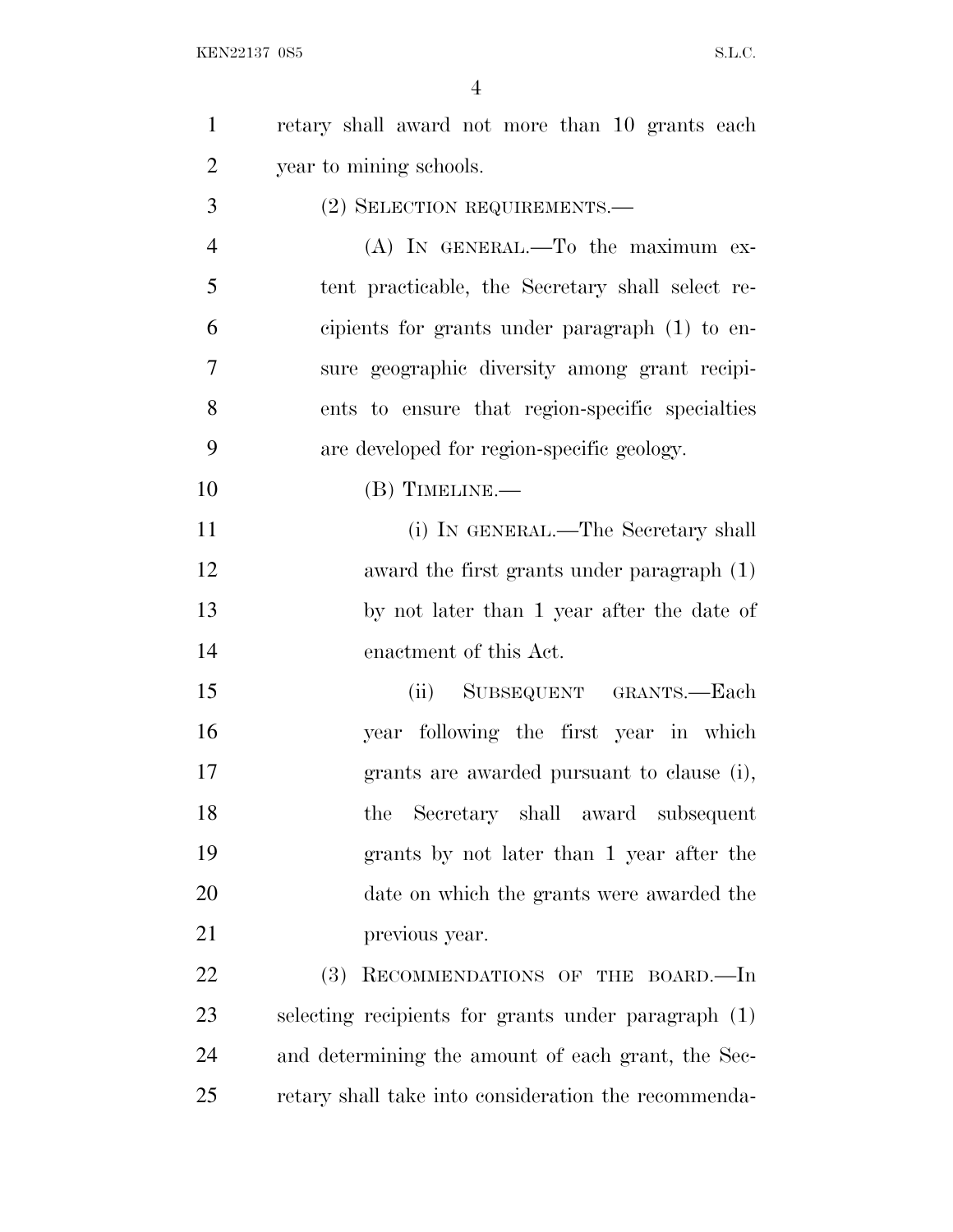| $\mathbf{1}$   | tions of the Board under subparagraphs $(A)$ and $(B)$ |
|----------------|--------------------------------------------------------|
| $\overline{2}$ | of subsection $(d)(3)$ .                               |
| 3              | (4) USE OF FUNDS.—A mining school receiving            |
| $\overline{4}$ | a grant under paragraph (1) shall use the grant        |
| 5              | funds-                                                 |
| 6              | $(A)$ to recruit students to the mining                |
| 7              | school; and                                            |
| 8              | (B) to enhance and support programs re-                |
| 9              | lated to, as applicable—                               |
| 10             | mining, mineral extraction effi-<br>(i)                |
| 11             | ciency, and related processing technology;             |
| 12             | (ii) emphasizing critical mineral and                  |
| 13             | rare earth element exploration, extraction,            |
| 14             | and refining;                                          |
| 15             | (iii) reclamation technology and prac-                 |
| 16             | tices for active mining operations;                    |
| 17             | (iv) the development of reprocessing                   |
| 18             | systems and technologies that facilitate               |
| 19             | reclamation that fosters the recovery of re-           |
| 20             | sources at abandoned mine sites;                       |
| 21             | (v) mineral extraction methods that                    |
| 22             | reduce environmental and human impacts;                |
| 23             | (vi) technologies to extract, refine,                  |
| 24             | separate, melt, or produce minerals, in-               |
| 25             | cluding rare earth elements;                           |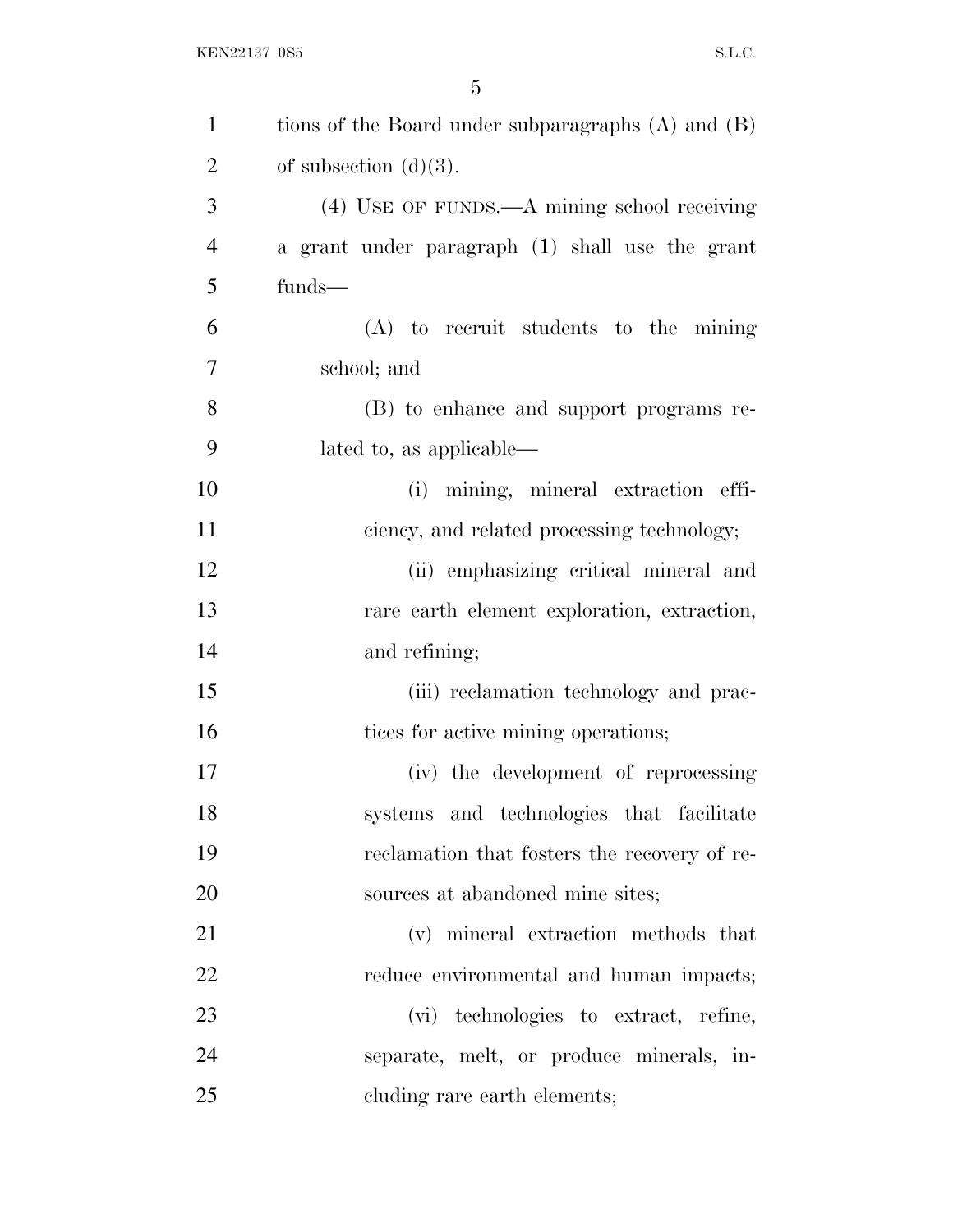| $\mathbf{1}$   | (vii) reducing dependence on foreign         |
|----------------|----------------------------------------------|
| $\overline{2}$ | energy and mineral supplies through in-      |
| 3              | creased domestic critical mineral produc-    |
| $\overline{4}$ | tion;                                        |
| 5              | (viii) enhancing the competitiveness of      |
| 6              | United States energy and mineral tech-       |
| $\overline{7}$ | nology exports;                              |
| 8              | (ix) the extraction or processing of co-     |
| 9              | inciding mineralization, including rare      |
| 10             | earth elements, within coal, coal processing |
| 11             | byproduct, overburden, or coal residue;      |
| 12             | (x) enhancing technologies and prac-         |
| 13             | tices relating to mitigation of acid mine    |
| 14             | drainage, reforestation, and revegetation in |
| 15             | the reclamation of land and water re-        |
| 16             | sources adversely affected by mining;        |
| 17             | (xi) enhancing exploration and charac-       |
| 18             | terization of new or novel deposits, includ- |
| 19             | ing rare earth elements and critical min-    |
| 20             | erals within phosphate rocks, uranium        |
| 21             | bearing deposits, and other nontraditional   |
| 22             | sources;                                     |
| 23             | (xii) meeting challenges of extreme          |
| 24             | mining conditions, such as deeper deposits   |
| 25             | or offshore or cold region mining; and       |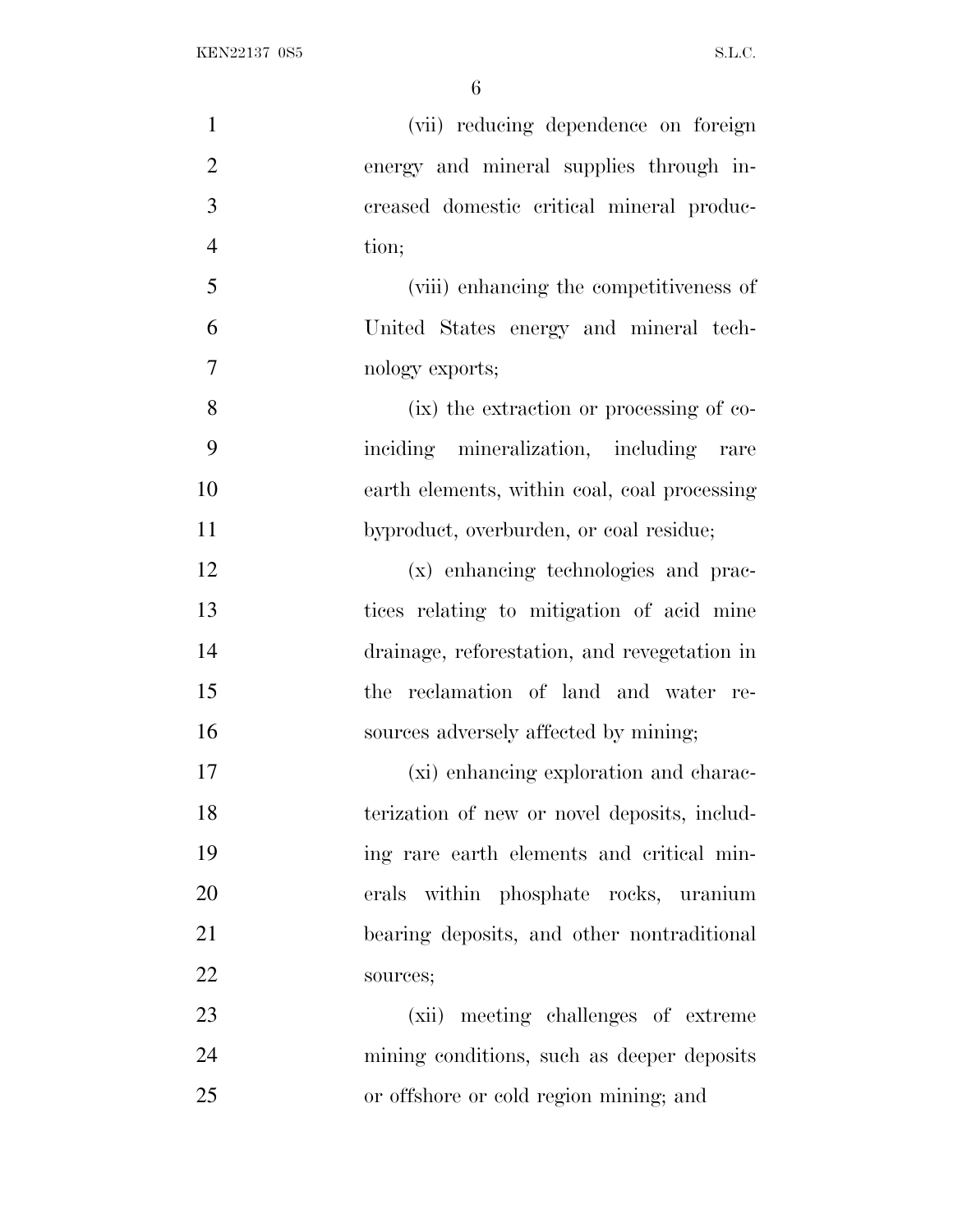| $\mathbf{1}$   | (xiii) mineral economics, including                  |
|----------------|------------------------------------------------------|
| $\overline{2}$ | analysis of supply chains, future mineral            |
| 3              | needs, and unconventional mining re-                 |
| $\overline{4}$ | sources.                                             |
| 5              | (d) MINING PROFESSIONAL DEVELOPMENT ADVI-            |
| 6              | SORY BOARD.—                                         |
| 7              | $(1)$ In GENERAL.—There is established an advi-      |
| 8              | sory board, to be known as the "Mining Professional" |
| 9              | Development Advisory Board".                         |
| 10             | (2) COMPOSITION.—The Board shall be com-             |
| 11             | posed of 6 members, to be appointed by the Sec-      |
| 12             | retary not later than 180 days after the date of en- |
| 13             | actment of this Act, of whom—                        |
| 14             | $(A)$ 3 shall be individuals who are actively        |
| 15             | working in the mining profession and for the         |
| 16             | mining industry; and                                 |
| 17             | (B) 3 shall have experience in academia              |
| 18             | implementing and operating professional skills       |
| 19             | training and education programs in the mining        |
| 20             | sector.                                              |
| 21             | (3) DUTIES.— The Board shall—                        |
| 22             | (A) evaluate grant applications received             |
| 23             | under subsection (c) and make recommenda-            |
| 24             | tions to the Secretary for selection of grant re-    |
| 25             | cipients under that subsection;                      |